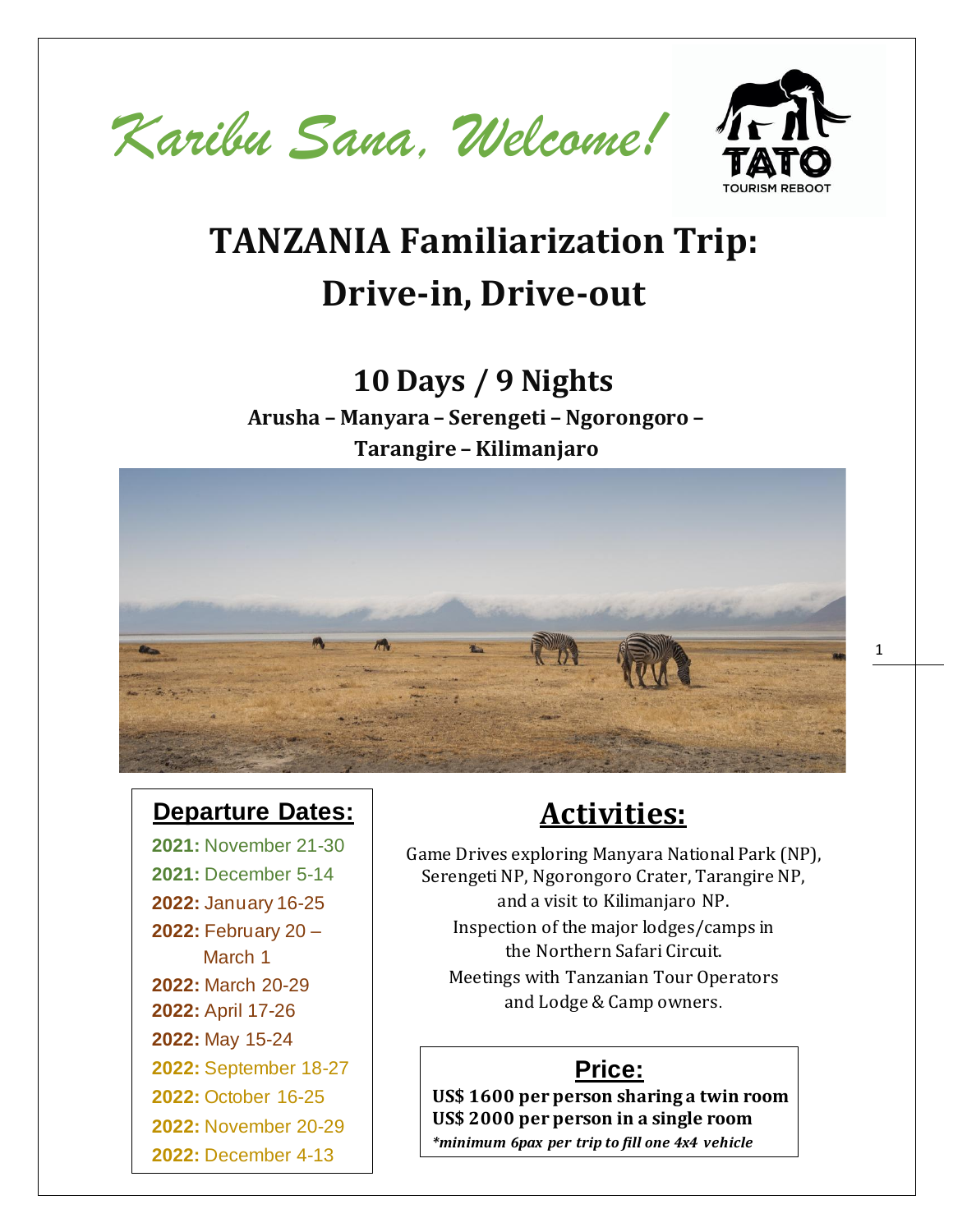![](_page_1_Picture_0.jpeg)

### **Itinerary:**

#### **Day 01: Kilimanjaro Airport – Arusha Town**

Arrival at Kilimanjaro International Airport and transfer from the airport to Arusha Town. *Overnight in Arusha on half board basis.*

#### **Day 02: Arusha Town**

After breakfast morning Arusha city tour with inspection and lunch.

Afternoon Networking event, organized by the **Tanzania Association of Tour Operators (TATO)**, where US operators will have the opportunity of meeting Tour Operators and Lodge/Camp owners.

*Overnight in Arusha on full board basis.*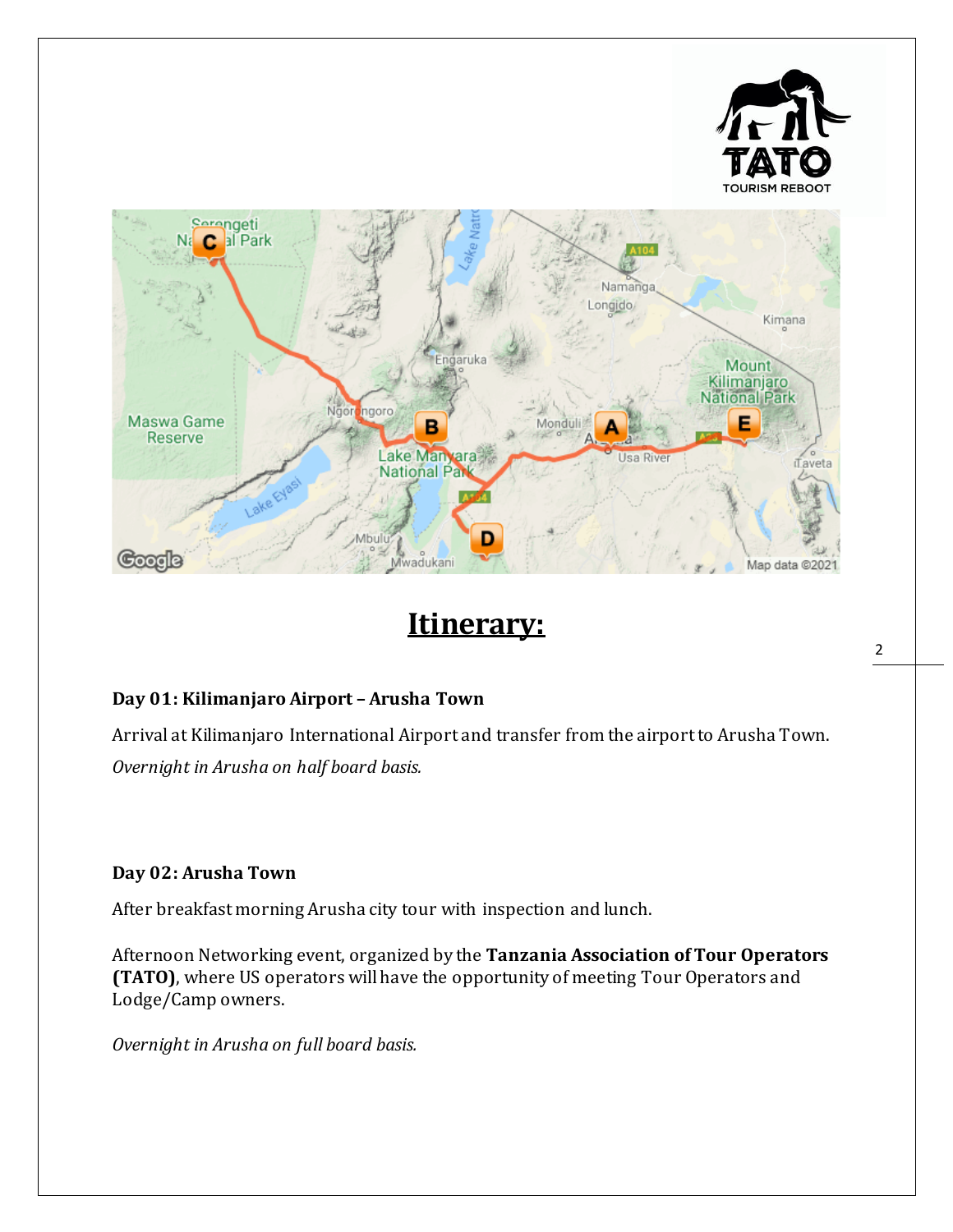![](_page_2_Picture_0.jpeg)

#### **Day 03 – SAFARI 1: Arusha – Manyara Region**

After breakfast departure to Manyara Region for inspection with lunch.

Afternoon visit and exploration of Manyara National Park with the Manyara Lake on its east and the Manyara Escarpment to its west. Enjoy the afternoon with Game Drives.

Transfer to your accommodation. *Overnight in Manyara area on full board basis.*

#### **Day 04 - SAFARI 2: Climb the Rift Valley Escarpment to the Serengeti**

After breakfast transfer by road to Serengeti National Park. Stop at the Ngorongoro Conservation Area viewpoint and enjoy the view of the Ngorongoro Crater.

Visit to the **Olduvai Gorge Museum**, followed by a picnic lunch at Naabi kopjes. Game Drives in the Serengeti National Park. A visit to the Seronera Information Centre.

Transfer to your accommodation. *Overnight in the Serengeti on full board basis.*

#### **Day 05 – SAFARI 3: Discover Serengeti National Park**

Game Drives in the Serengeti National Park, with a short stop at **Seronera Covid-19 sample collection centre, a project by TATO**.

The vast, seemingly unending plains are inhabited during the migration by enormous herds of wildebeest and zebra. But that is not where the game viewing experience ends: elephants, giraffes, lions, leopards and cheetahs.

Inspection with lunch.

Afternoon game drive en route to your accommodation. *Overnight in the Serengeti on full board basis.*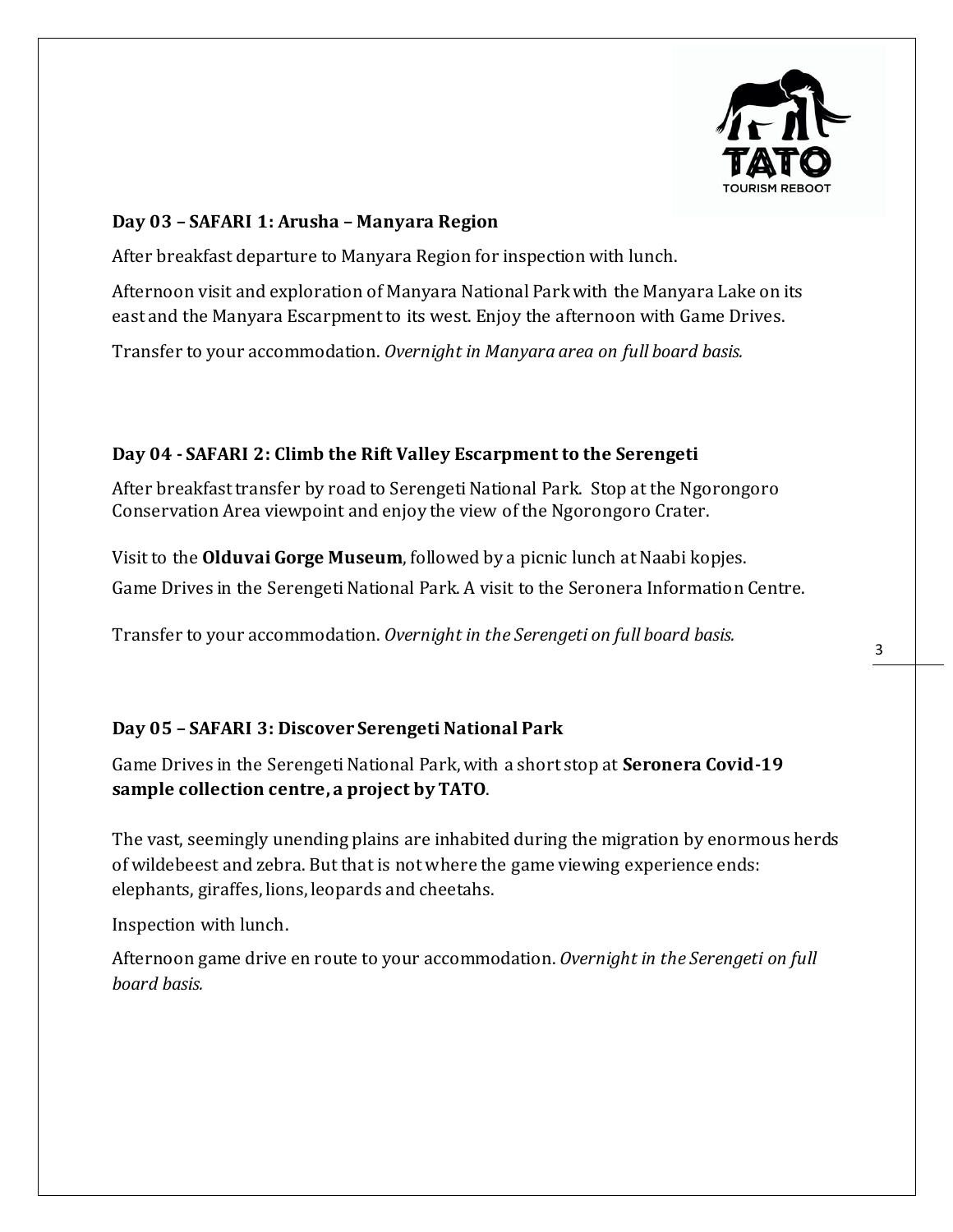![](_page_3_Picture_0.jpeg)

#### **Day 06 – SAFARI 4: Scout South Serengeti and Ndutu**

(*optional activity*) Early morning Hot-air Balloon Safari with champagne bush breakfast.

Game drives in the Serengeti National Park while transfer to South Serengeti, explor ing Ndutu area in the Ngorongoro Conservation Area. Packed lunch on the way.

Transfer to your accommodation. *Overnight in the Ngorongoro Conservation on full board basis.*

#### **Day 07 – SAFARI 5: Explore Ngorongoro Crater**

After breakfast a drive to the Ngorongoro Crater.

Descend into the Crater and explore Ngorongoro with morning game drives. Ngorongoro Crater offers a large variety of animals due to the permanent availability of grass and water. Watch out for the 'Big Five': lion, leopard, rhino, elephant and buffalo.

Packed lunch on the Crater floor. Ascend in the afternoon hours and transfer to your accommodation. *Overnight in the Ngorongoro area on full board basis.*

#### **Day 08 – SAFARI 6: Discovering Tarangire**

After early breakfast (if needed) a visit to a **Medical Health Centre in Karatu for Covid-19 PCR test**.

Followed by a drive to Tarangire National Park for a game drive. During the dry season from July to October the Tarangire river offers the only water source inside the National Park and animals like elephants, giraffes, zebra, buffalo and many more gather around the river. Of course, the predators are not far away!

Inspection with lunch.

Transfer to your accommodation. *Overnight in Tarangire area on full board basis.*

4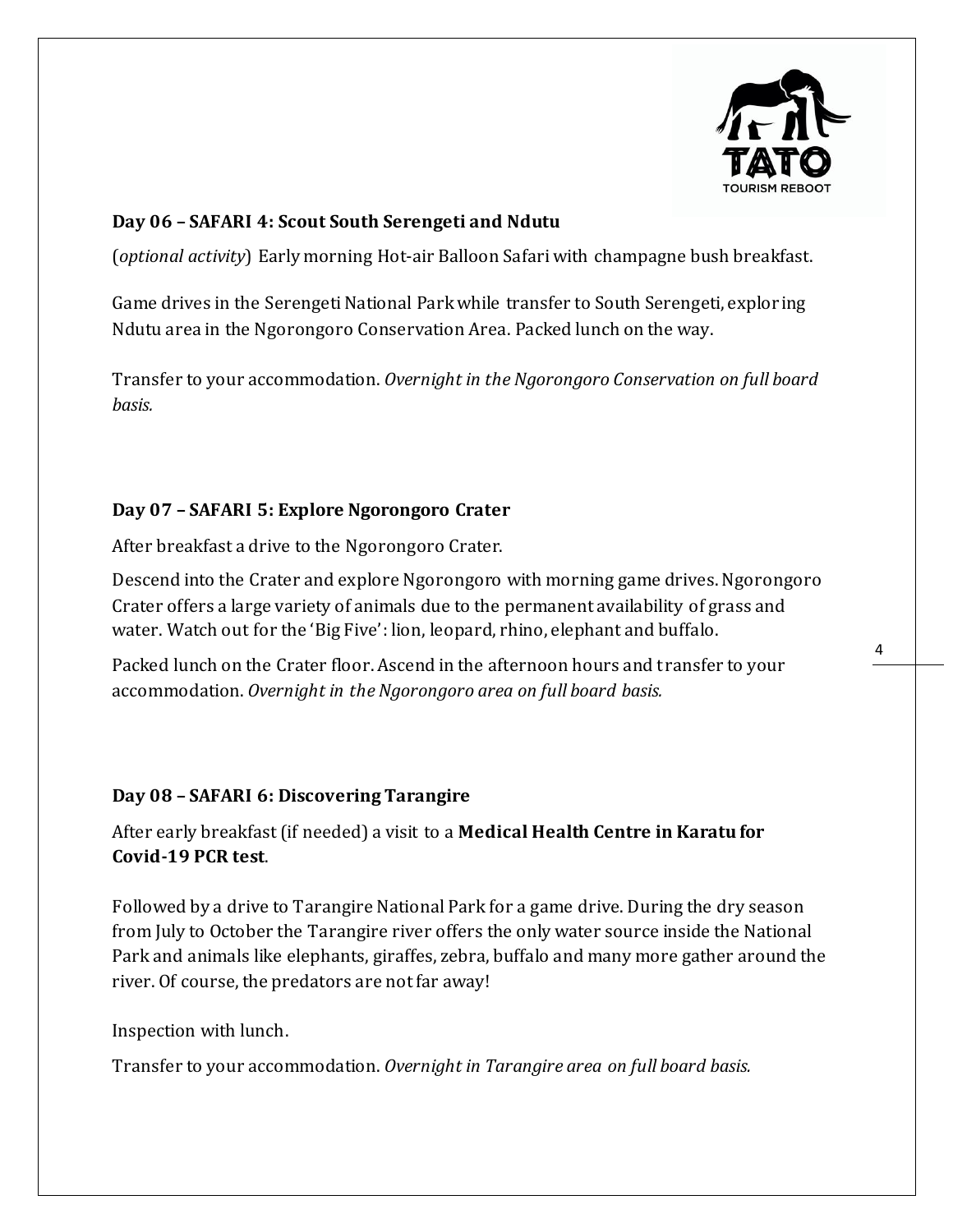![](_page_4_Picture_0.jpeg)

#### **Day 09 – SAFARI 7: Roof of Africa: Kilimanjaro**

After early breakfast a drive via Arusha to the Machame gate of the Kilimanjaro National Park. Enjoy picnic lunch at the gate followed by a short trek of approximately 2-3 hours, with a certified mountain guide from a certified mountain trekking operator – TATO member. With good weather there are high chances of viewing the roof of Africa.

Afternoon transfer to your accommodation. *Overnight in the Kilimanjaro area on full board basis.*

#### **Day 10: Safari ends**

Transfer to Kilimanjaro International Airport.

### **Including/Excluding:**

#### The Program/Price Includes:

- Airport Transfer Kilimanjaro International Airport Arusha and Moshi Kilimanjaro International Airport.
- Full Board Accommodation on safari, including breakfast, lunch/packed lunch, dinner.
- Game drives with unlimited mileage on safari (within the park opening hours), sharing 4x4 safari vehicle.
- Mineral water in the safari vehicle.
- Professional English-speakingDriver/Guide on safari.
- All Government fees applicable in the National Parks and Conservation Areas.
- Activities and Inspection visits as specified in the itinerary.
- Participation in the Networking event organized by TATO.
- Flying doctors emergency evacuation coverage within Tanzania.
- If required, Covid-19 PCR test upon your departure.

#### The Program/Price Excludes:

- Tanzanian Tourist Visa.
- International flights.
- PCR tests/rapid tests prior arrival, if required.
- Items of personal nature.
- Additional meals and drinks, and items excluded in the itinerary.
- Insurance.
- Gratuities.